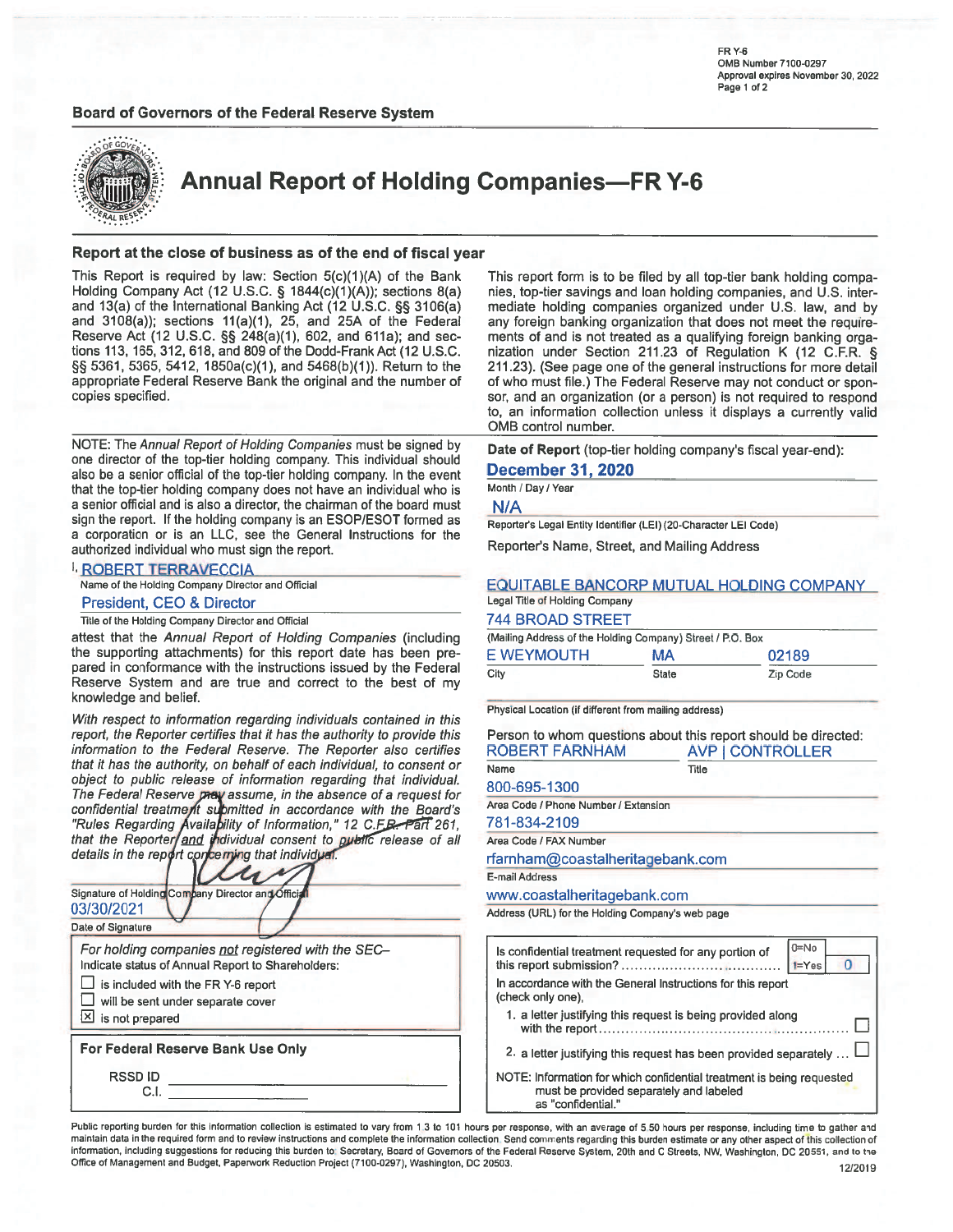# For Use By Tiered Holding Companies

Top-tiered holding companies must list the names, mailing address, and physical locations of each of their subsidiary holding companies below.

| <b>EQUITABLE BANCORP INC</b>                                          |           |          |                                                       |                                                                       |          |  |  |
|-----------------------------------------------------------------------|-----------|----------|-------------------------------------------------------|-----------------------------------------------------------------------|----------|--|--|
| Legal Title of Subsidiary Holding Company                             |           |          | Legal Title of Subsidiary Holding Company             |                                                                       |          |  |  |
| <b>744 BROAD STREET</b>                                               |           |          |                                                       |                                                                       |          |  |  |
| (Mailing Address of the Subsidiary Holding Company) Street / P.O. Box |           |          |                                                       | (Mailing Address of the Subsidiary Holding Company) Street / P.O. Box |          |  |  |
| <b>E WEYMOUTH</b>                                                     | <b>MA</b> | 02189    |                                                       |                                                                       |          |  |  |
| City                                                                  | State     | Zip Code | City                                                  | <b>State</b>                                                          | Zip Code |  |  |
| Physical Location (if different from mailing address)                 |           |          |                                                       | Physical Location (if different from mailing address)                 |          |  |  |
|                                                                       |           |          |                                                       |                                                                       |          |  |  |
| Legal Title of Subsidiary Holding Company                             |           |          | Legal Title of Subsidiary Holding Company             |                                                                       |          |  |  |
| (Mailing Address of the Subsidiary Holding Company) Street / P.O. Box |           |          |                                                       | (Mailing Address of the Subsidiary Holding Company) Street / P.O. Box |          |  |  |
| City                                                                  | State     | Zip Code | City                                                  | <b>State</b>                                                          | Zip Code |  |  |
| Physical Location (if different from mailing address)                 |           |          | Physical Location (if different from mailing address) |                                                                       |          |  |  |
|                                                                       |           |          |                                                       |                                                                       |          |  |  |
| Legal Title of Subsidiary Holding Company                             |           |          | Legal Title of Subsidiary Holding Company             |                                                                       |          |  |  |
| (Mailing Address of the Subsidiary Holding Company) Street / P.O. Box |           |          |                                                       | (Mailing Address of the Subsidiary Holding Company) Street / P.O. Box |          |  |  |
| City                                                                  | State     | Zip Code | City                                                  | State                                                                 | Zip Code |  |  |
| Physical Location (if different from mailing address)                 |           |          |                                                       | Physical Location (if different from mailing address)                 |          |  |  |
|                                                                       |           |          |                                                       |                                                                       |          |  |  |
| Legal Title of Subsidiary Holding Company                             |           |          | Legal Title of Subsidiary Holding Company             |                                                                       |          |  |  |
| (Mailing Address of the Subsidiary Holding Company) Street / P.O. Box |           |          |                                                       | (Malling Address of the Subsidiary Holding Company) Street / P.O. Box |          |  |  |
| City                                                                  | State     | Zip Code | City                                                  | State                                                                 | Zip Code |  |  |
| Physical Location (if different from mailing address)                 |           |          |                                                       | Physical Location (if different from mailing address)                 |          |  |  |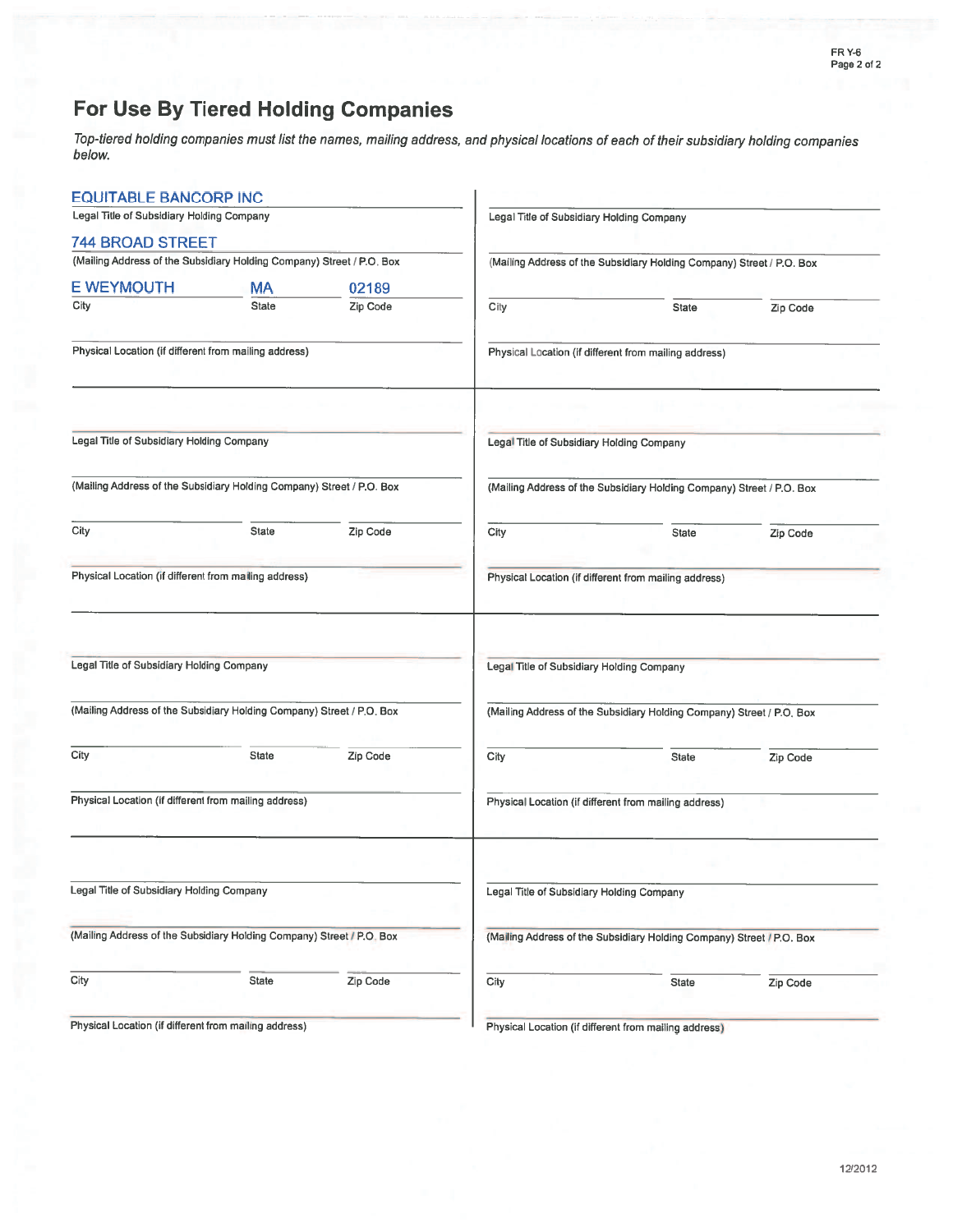Form FR Y-6 Equitable Bancorp Mutual Holding Company Weymouth, Massachusetts Fiscal Year Ending December 31, 2020

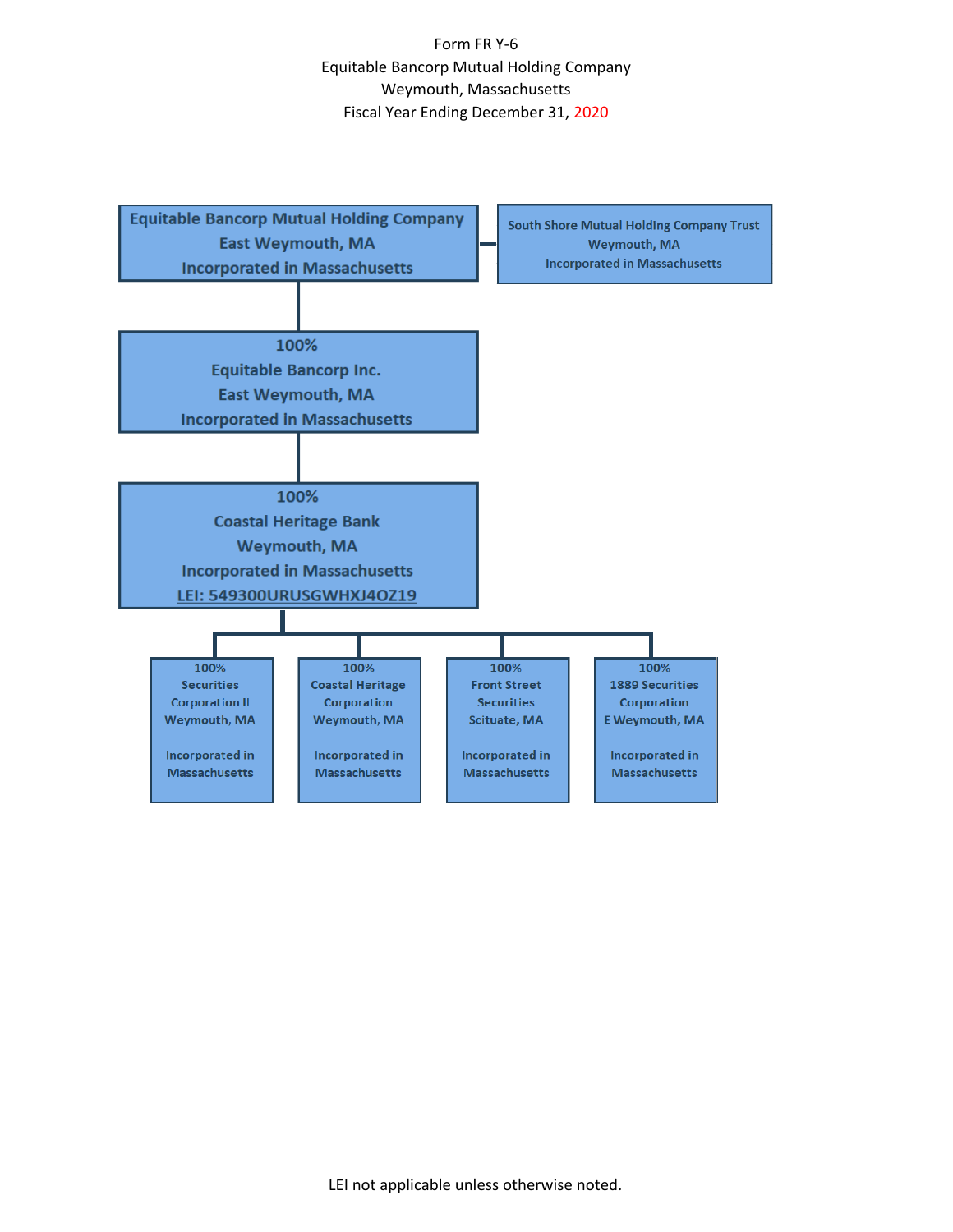|                            | <b>Branch</b>   |                                           |                               |                         |           |                |                 |
|----------------------------|-----------------|-------------------------------------------|-------------------------------|-------------------------|-----------|----------------|-----------------|
| <b>Branch Service Type</b> | <b>ID_RSSD*</b> | <b>Popular Name</b>                       | <b>Street Address</b>         | City                    |           | State Zip Code | <b>County</b>   |
| Full Service (Head Office) |                 | 115575 COASTAL HERITAGE BANK              | 195 WASHINGTON STREET         | <b>WEYMOUTH</b>         | <b>MA</b> | 02188          | <b>NORFOLK</b>  |
| <b>Full Service</b>        |                 | 955874 EAST BRIDGEWATER MAIN BRANCH       | 6 CENTRAL STREET              | <b>EAST BRIDGEWATER</b> | <b>MA</b> | 02333          | <b>PLYMOUTH</b> |
| <b>Full Service</b>        |                 | 453370 BROAD STREET BRANCH                | <b>744 BROAD STREET</b>       | <b>EAST WEYMOUTH</b>    | <b>MA</b> | 02189          | <b>NORFOLK</b>  |
| Limited Service            |                 | 4443481 WEYMOUTH DRIVE UP BRANCH          | 741 BROAD STREET              | <b>EAST WEYMOUTH</b>    | MA        | 02189          | <b>NORFOLK</b>  |
| <b>Full Service</b>        |                 | 4059556 HANOVER BRANCH                    | <b>1165 WASHINGTON STREET</b> | <b>HANOVER</b>          | <b>MA</b> | 02339          | PLYMOUTH        |
| <b>Full Service</b>        |                 | 4169343 HINGHAM BRANCH                    | <b>1 DERBY STREET</b>         | <b>HINGHAM</b>          | <b>MA</b> | 02043          | <b>PLYMOUTH</b> |
| <b>Full Service</b>        |                 | 3134755 SUMMER STREET BRANCH              | l83 SUMMER STREET             | <b>KINGSTON</b>         | <b>MA</b> | 02364          | <b>PLYMOUTH</b> |
| <b>Full Service</b>        |                 | 269478 EQUITABLE CO-OPERATIVE BANK BRANCH | 400 BROADWAY                  | <b>LYNN</b>             | <b>MA</b> | 01904          | <b>ESSEX</b>    |
| <b>Full Service</b>        |                 | 4169334 GREEN HARBOR BRANCH               | <b>259 DYKE ROAD</b>          | MARSHFIELD              | <b>MA</b> | 02050          | <b>PLYMOUTH</b> |
| <b>Full Service</b>        |                 | 4169352 MARSHFIELD BRANCH                 | 560 PLAIN STREET              | <b>MARSHFIELD</b>       | <b>MA</b> | 02050          | PLYMOUTH        |
| <b>Full Service</b>        |                 | 2474333 NAHANT BRANCH                     | <b>28 NAHANT ROAD</b>         | <b>NAHANT</b>           | <b>MA</b> | 01908          | <b>ESSEX</b>    |
| <b>Full Service</b>        |                 | 4169361 NORWELL CENTER BRANCH             | 1 RIVER STREET #440           | <b>NORWELL</b>          | <b>MA</b> | 02061          | <b>PLYMOUTH</b> |
| <b>Full Service</b>        |                 | 2925321 FRANKLIN STREET BRANCH            | <b>30 FRANKLIN STREET</b>     | <b>QUINCY</b>           | <b>MA</b> | 02169          | <b>NORFOLK</b>  |
| <b>Full Service</b>        |                 | 5190867 QUINCY BRANCH                     | <b>111 WASHINGTON STREET</b>  | <b>QUINCY</b>           | <b>MA</b> | 02169          | <b>NORFOLK</b>  |
| <b>Full Service</b>        |                 | 4970295 FRONT STREET BRANCH               | <b>72 FRONT STREET</b>        | <b>SCITUATE</b>         | <b>MA</b> | 02066          | PLYMOUTH        |
| <b>Full Service</b>        |                 | 2086437 PATRIOT BRANCH                    | 50 PATRIOT PARKWAY            | <b>WEYMOUTH</b>         | <b>MA</b> | 02190          | <b>NORFOLK</b>  |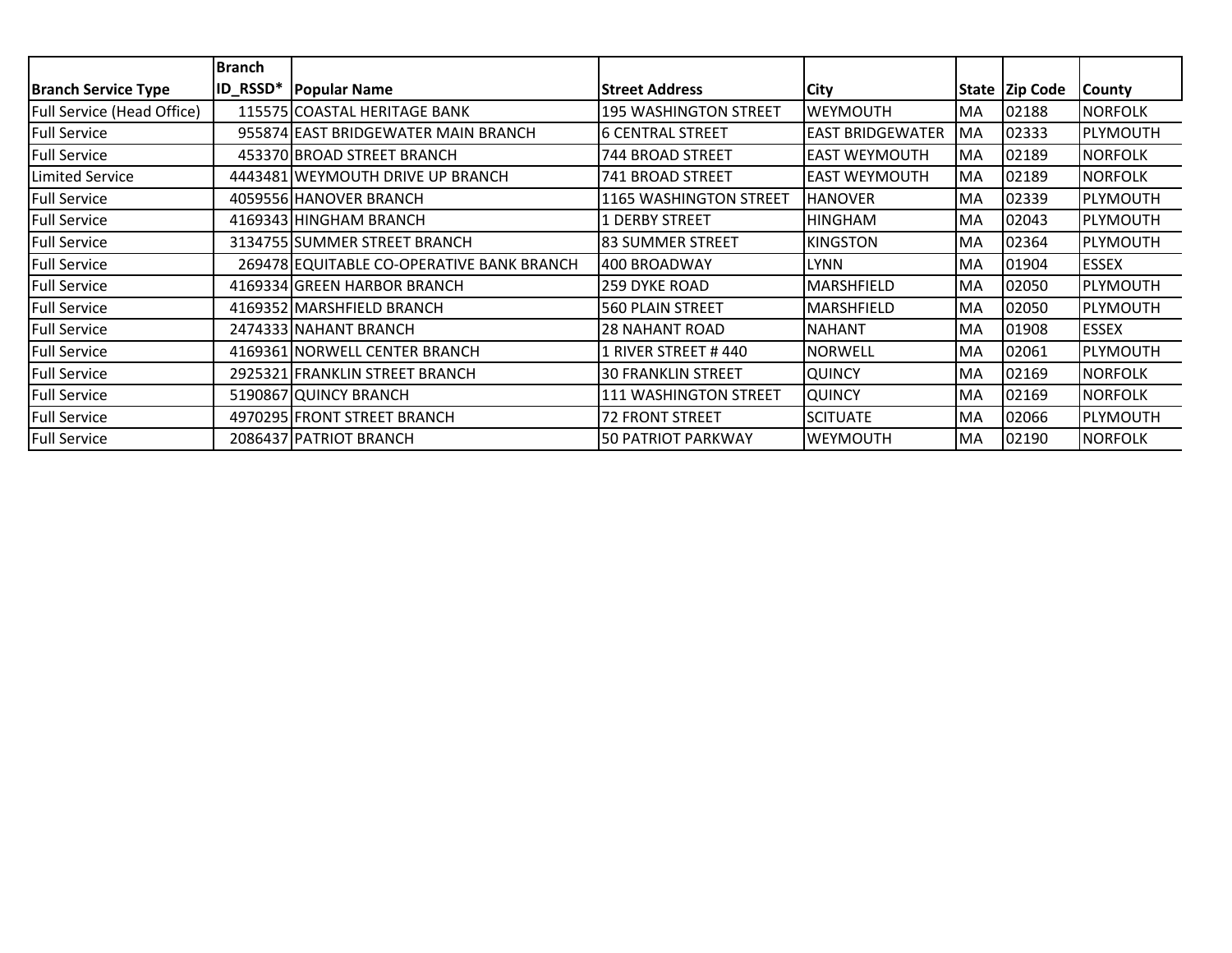## **Fiscal Year Ended December 31, 2020Equitable Bancorp Mutual Holding CompanyForm FR Y-6**

Report Item 3: Securities holders (this section is the same for both the MHC and the Bancorp) (1)(a)(b)(c) and (2)(a)(b)(c)

| Current securities holders with ownership, control or holdings of 5% or more<br>with power to vote as of fiscal year ending 12/31/2020 |                                                      | Securities holders not listed in 3(1)(a) through 3(1)(c) that had ownership, control<br>or holdings of 5% or more with power to vote during the fiscal year ending<br>12/31/2020 |                                        |                                                      |                                                                          |
|----------------------------------------------------------------------------------------------------------------------------------------|------------------------------------------------------|----------------------------------------------------------------------------------------------------------------------------------------------------------------------------------|----------------------------------------|------------------------------------------------------|--------------------------------------------------------------------------|
| (1)(a)<br>Name<br>City, State, Country                                                                                                 | (1)(b)<br>Country of Citizenship<br>or Incorporation | (1)(c)<br>Number and Percentage of<br>Each Class of Voting<br><b>Securities</b>                                                                                                  | (2)(a)<br>Name<br>City, State, Country | (2)(b)<br>Country of Citizenship<br>or Incorporation | (2)(c)<br>Number and Percentage of<br>Each Class of Voting<br>Securities |
| N/A                                                                                                                                    |                                                      |                                                                                                                                                                                  | N/A                                    |                                                      |                                                                          |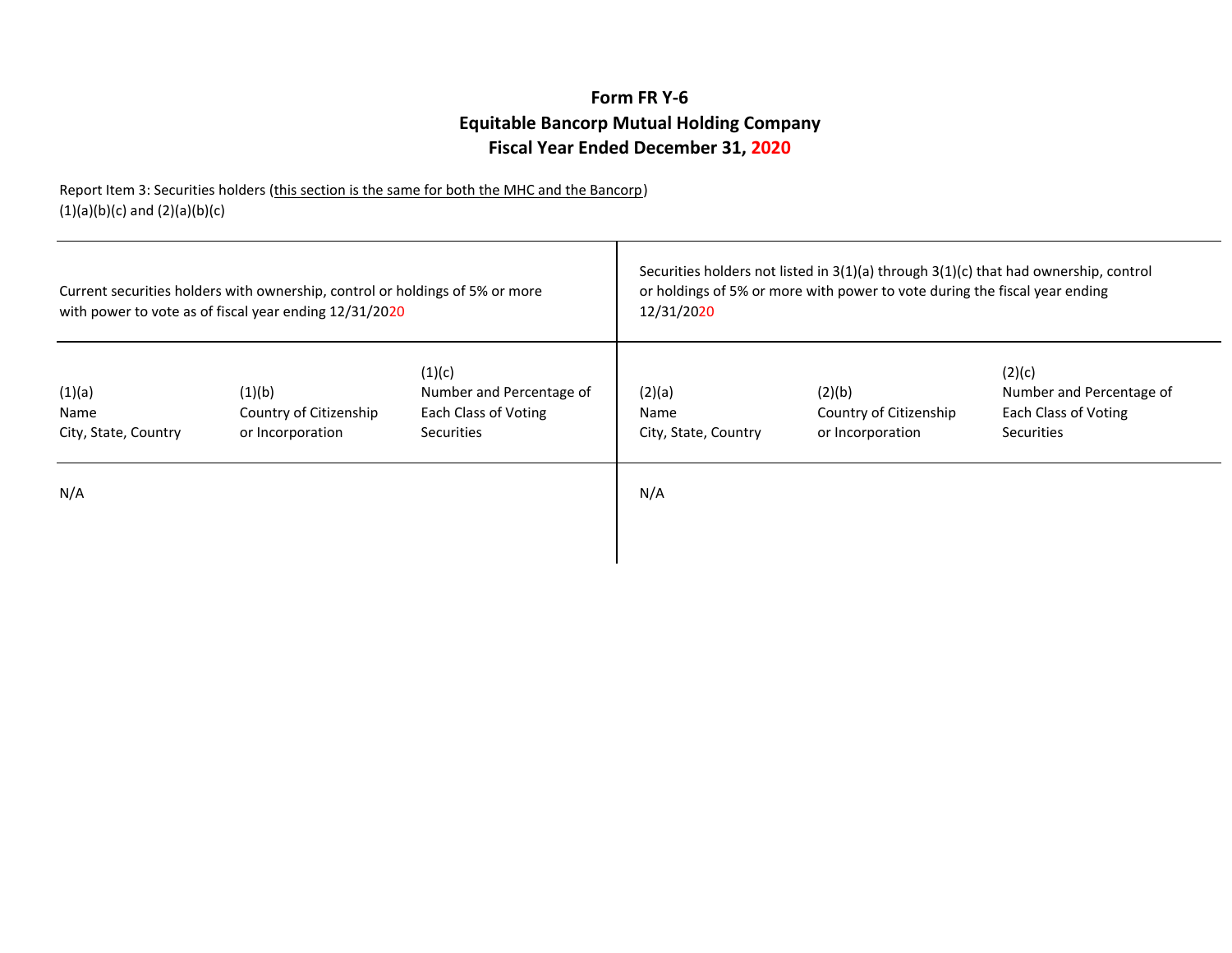## **Form FR Y-6 Equitable Bancorp Mutual Holding CompanyFiscal Year Ended December 31, 2020**

Report Item 4: Insiders (<mark>this section is the same for both the MHC and the Bancorp</mark>) (1), (2), (3)(a)(b)(c), and (4)(a)(b)(c)

| (1)<br>Name<br>City, State,<br>Country         | (2)<br><b>Principal Occupation</b><br>if other than with<br><b>Holding Company</b> | (3)(a)<br>Title & Position with<br><b>Holding Company</b> | (3)(b)<br>Title & Position with<br>Subsidiaries<br>(include names of subsidiaries) | (3)(c)<br>Title & Position with<br><b>Other Businesses</b><br>(include names of other businesses) | (4)(a)<br>Percentage of Voting Shares in<br>Shares in Holding<br>Company | (4)(b)<br>Percentage of Voting securities are held<br>Subsidiaries (include<br>names of<br>subsidiaries) | (4)(c)<br>List names of other<br>companies (includes<br>Partnerships) if 25%<br>or more of voting<br>(List names of<br>companies and<br>percentage of voting<br>securities held) |
|------------------------------------------------|------------------------------------------------------------------------------------|-----------------------------------------------------------|------------------------------------------------------------------------------------|---------------------------------------------------------------------------------------------------|--------------------------------------------------------------------------|----------------------------------------------------------------------------------------------------------|----------------------------------------------------------------------------------------------------------------------------------------------------------------------------------|
| Robert Terravecchia, Jr.<br>Weymouth, MA (USA) | President & CEO<br>Coastal Heritage Bank                                           | Vice Chair, Director                                      | President & CEO, Director<br>Coastal Heritage Bank                                 | Director<br><b>Atlantic Community Bankers Bank</b>                                                | N/A                                                                      | N/A                                                                                                      | N/A                                                                                                                                                                              |
| Maria Vafiades<br>Norwell, MA (USA)            | <b>Chief Financial Officer</b><br>Coastal Heritage Bank                            | <b>Chief Financial Officer</b>                            | <b>Chief Financial Officer</b><br>Coastal Heritage Bank                            | N/A                                                                                               | N/A                                                                      | N/A                                                                                                      | N/A                                                                                                                                                                              |
| Maria Traniello<br>Stoughton, MA (USA)         | <b>Assistant Clerk</b><br>Coastal Heritage Bank                                    | <b>Assistant Clerk</b>                                    | <b>Assistant Clerk</b><br>Coastal Heritage Bank                                    | N/A                                                                                               | N/A                                                                      | N/A                                                                                                      | N/A                                                                                                                                                                              |
| Joseph C. Hayes<br>Scituate, MA (USA)          | Chairman & Director<br>Coastal Heritage Bank                                       | Chairman & Director                                       | Chairman & Director<br>Coastal Heritage Bank                                       | N/A                                                                                               | N/A                                                                      | N/A                                                                                                      | N/A                                                                                                                                                                              |
| Richard L. Rowe, Jr.<br>Yarmouth, MA (USA)     | Director<br>Coastal Heritage Bank                                                  | Director                                                  | Director<br>Coastal Heritage Bank                                                  | N/A                                                                                               | N/A                                                                      | N/A                                                                                                      | N/A                                                                                                                                                                              |
| Carleton E. Chandler<br>Marshfield, MA (USA)   | President                                                                          | Director                                                  | Director<br>Coastal Heritage Bank                                                  | President<br>Marshfield Cranberry Co.                                                             | N/A                                                                      | N/A                                                                                                      | N/A                                                                                                                                                                              |
| Peter A. Finnegan<br>Hanover, MA (USA)         | President                                                                          | Director                                                  | Director<br>Coastal Heritage Bank                                                  | President<br>Barnside Capital, LLC                                                                | N/A                                                                      | N/A                                                                                                      | N/A                                                                                                                                                                              |
| Thomas C. McDonough<br>Scituate, MA (USA)      | Attorney                                                                           | Director                                                  | Director<br>Coastal Heritage Bank                                                  | Attorney<br>Law Office                                                                            | N/A                                                                      | N/A                                                                                                      | N/A                                                                                                                                                                              |
| Joanne Pompeo<br>S. Weymouth, MA (USA)         | <b>Real Estate</b>                                                                 | Director                                                  | Director<br>Coastal Heritage Bank                                                  | <b>Broker</b><br><b>William Raveis RE</b>                                                         | N/A                                                                      | N/A                                                                                                      | N/A                                                                                                                                                                              |
| Paul Halev<br>Weymouth, MA (USA)               | <b>Investment Banker</b>                                                           | Immediate Past Chair<br>Director                          | Immediate Past Chairman,<br>Director                                               | Executive                                                                                         | N/A                                                                      | N/A                                                                                                      | N/A                                                                                                                                                                              |